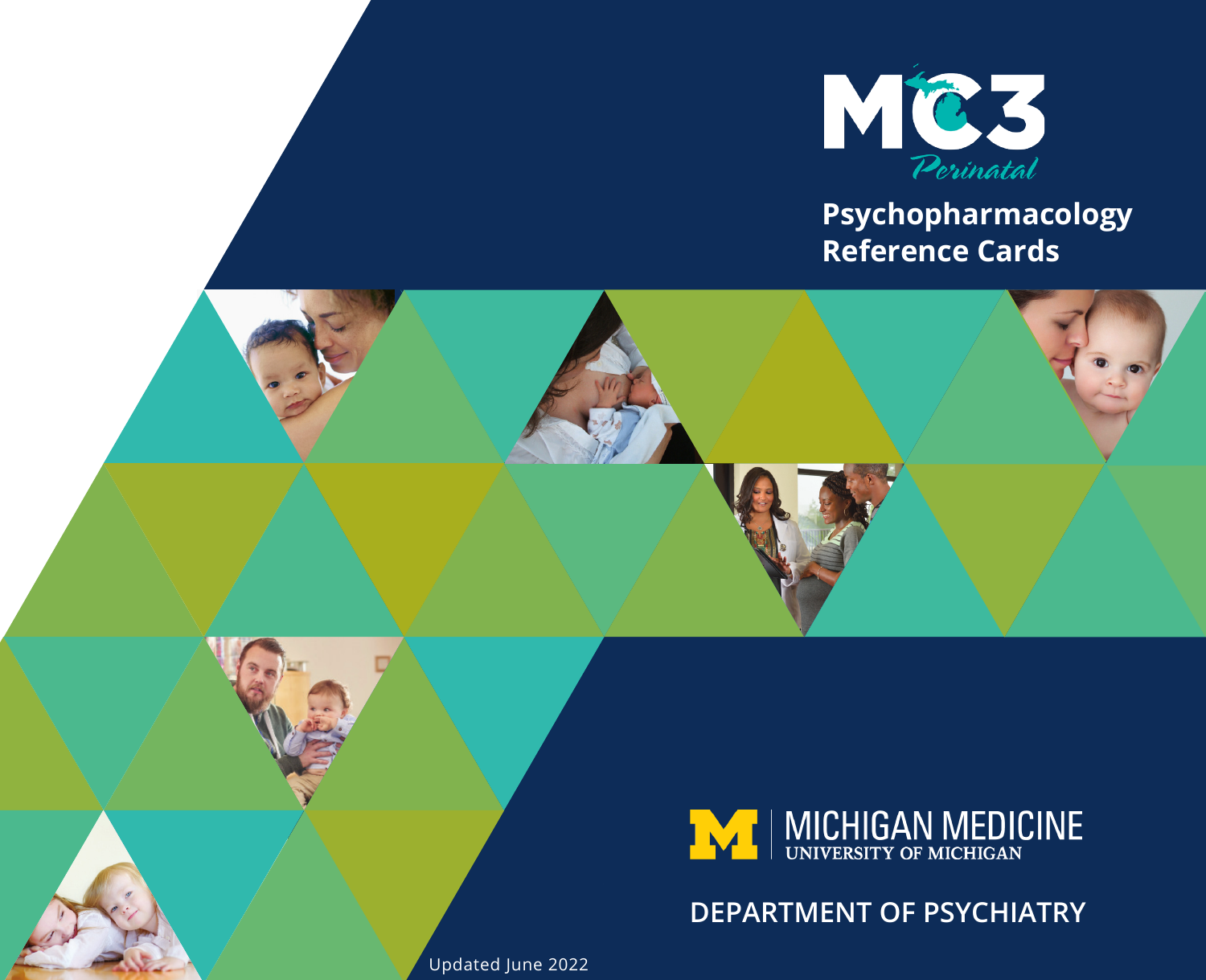#### **Antidepressants:** General Safety and References

| <b>General Safety</b><br><b>Data for</b><br><b>Pregnancy</b>     | Generally speaking, the literature shows that antidepressant use during pregnancy (as compared<br>to untreated depression/anxiety during pregnancy), does not increase the risk of 1) congenital<br>abnormalities, 2) preterm birth, or 3) babies being small for gestational age. Furthermore, there is no<br>data to support that children exposed to antidepressants have increased rates of neurodevelopmental<br>problems long term (including autism). There is some data that infants born to mothers taking<br>antidepressants have higher rates of poor neonatal adaptation syndrome (babies being fussy/jittery<br>soon after delivery); however, symptoms of this, if they occur at all, are generally mild and short-lived.<br>Persistent pulmonary hypertension in newborns is sometimes listed as a potential side effect of in<br>utero antidepressant exposure; however, the condition is very rare. |
|------------------------------------------------------------------|----------------------------------------------------------------------------------------------------------------------------------------------------------------------------------------------------------------------------------------------------------------------------------------------------------------------------------------------------------------------------------------------------------------------------------------------------------------------------------------------------------------------------------------------------------------------------------------------------------------------------------------------------------------------------------------------------------------------------------------------------------------------------------------------------------------------------------------------------------------------------------------------------------------------|
| <b>General Safety</b><br><b>Data for</b><br><b>Breastfeeding</b> | There is no evidence of short or long term risks to breastfed babies whose mothers are taking SSRIs or<br>SNRI <sub>s</sub> .                                                                                                                                                                                                                                                                                                                                                                                                                                                                                                                                                                                                                                                                                                                                                                                        |
| <b>Pregnancy</b><br><b>Resources</b>                             | REPROTOX® is an information system developed by the Reproductive Toxicology Center for its<br>members.                                                                                                                                                                                                                                                                                                                                                                                                                                                                                                                                                                                                                                                                                                                                                                                                               |
|                                                                  | REPROTOX® contains summaries on the effects of medications, chemicals, infections, and physical<br>agents on pregnancy, reproduction, and development. The REPROTOX® system was developed as an<br>adjunct information source for clinicians, scientists, and government agencies. Visit reprotox.org for<br>more information.                                                                                                                                                                                                                                                                                                                                                                                                                                                                                                                                                                                       |
| <b>Lactation</b><br><b>Resources</b>                             | Hale's Medications & Mothers' Milk 2021: A Manual of Lactational Pharmacology - An Essential<br>Reference Manual on the Transmission of Medicine into Breast Milk. 19th Edition by Dr. Thomas W.<br>Hale PhD                                                                                                                                                                                                                                                                                                                                                                                                                                                                                                                                                                                                                                                                                                         |
|                                                                  | Springer Publishing Company. Drugs and Lactation Database (LactMed) [Internet]. Bethesda (MD):<br>National Library of Medicine (US); 2006-. Available from: https://www.ncbi.nlm.nih.gov/books/<br>NBK501922/                                                                                                                                                                                                                                                                                                                                                                                                                                                                                                                                                                                                                                                                                                        |
| <b>References</b>                                                | "Pharmacologic Treatment of Perinatal Depression." Mary C. Kimmel, MD, Elizabeth Cox, MD, Crystal<br>Schiller, PhD, Edith Gettes, MD, Samantha Meltzer-Brody, MD, MPH. Obstet Gynecol Clin N Am 45, pages<br>419-440, published 2018. https://doi.org/10.1016/j.ogc.2018.04.007                                                                                                                                                                                                                                                                                                                                                                                                                                                                                                                                                                                                                                      |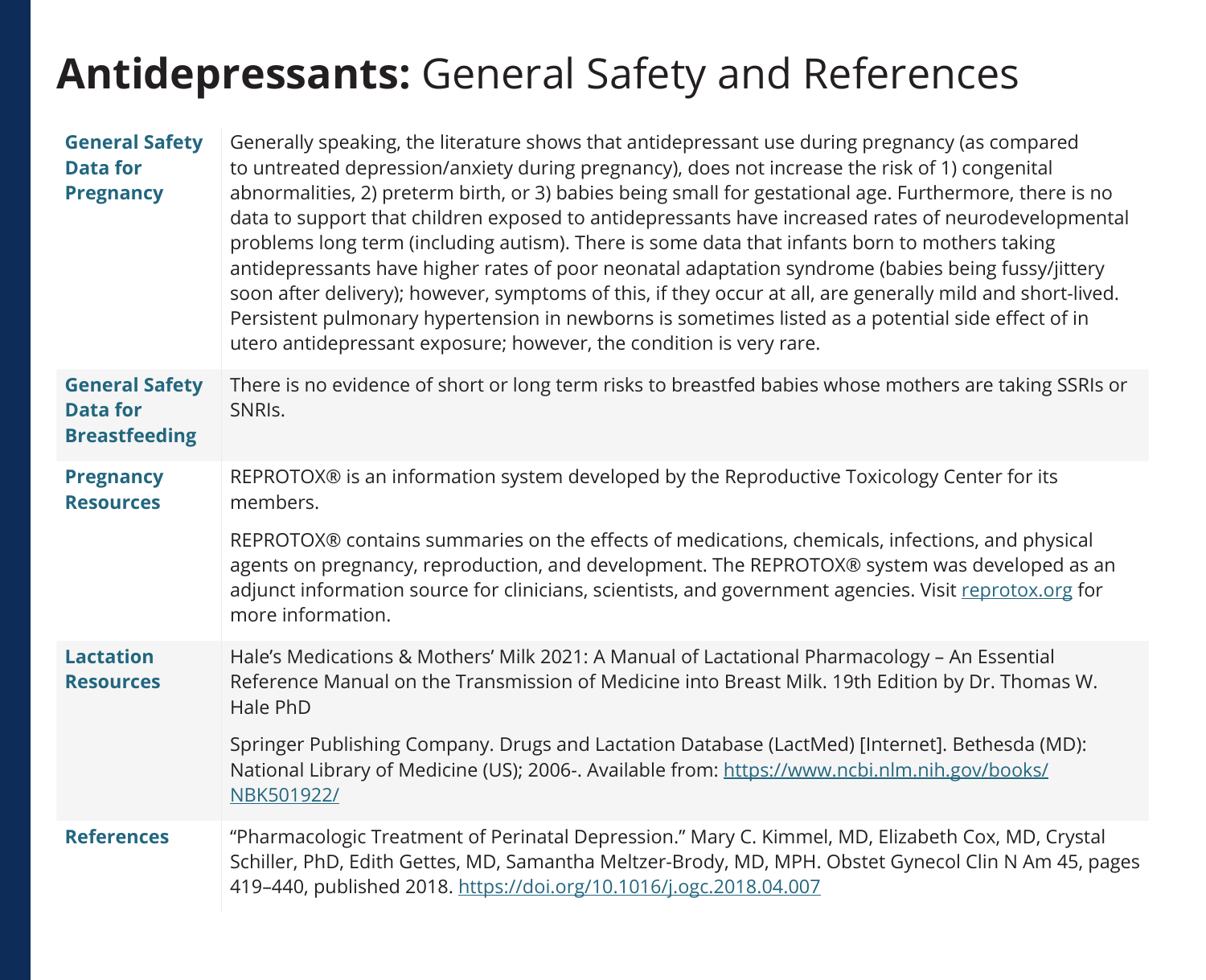# **Antidepressants**

| <b>Generic (Trade)</b>                                                 | S: start dose(mg).<br>T: target dose(mg/day)                                                                                                   | <b>Titration Schedule</b>                              | N: notes; S: side effects; R: risks                                                                                                                                                                                                                                                                                                                                                                                                                                                                                                                                                    | P: pregnancy data;<br>L: lactation data                                                                                                                                                                                           |
|------------------------------------------------------------------------|------------------------------------------------------------------------------------------------------------------------------------------------|--------------------------------------------------------|----------------------------------------------------------------------------------------------------------------------------------------------------------------------------------------------------------------------------------------------------------------------------------------------------------------------------------------------------------------------------------------------------------------------------------------------------------------------------------------------------------------------------------------------------------------------------------------|-----------------------------------------------------------------------------------------------------------------------------------------------------------------------------------------------------------------------------------|
| <b>Fluoxetine</b><br>(Prozac)                                          | S: 10-20, T: 20-60                                                                                                                             | 10mg q 2-4 weeks                                       | N: long half-life-self tapering, S: can be activating                                                                                                                                                                                                                                                                                                                                                                                                                                                                                                                                  | P: safe, L: safe; likely greater<br>amount in breast milk than other<br>SSRIs (10%) although this does<br>not correlate with harmful effects                                                                                      |
| <b>Sertraline</b><br>(Zoloft)                                          | S: 25-50, T: 100-200                                                                                                                           | 25-50mg q 2-4<br>weeks                                 | S: can be activating or sedating, or cause emotional numbing;<br>more GI effects than others                                                                                                                                                                                                                                                                                                                                                                                                                                                                                           | P: safe, L: safe; negligible<br>amounts transmitted into breast<br>milk (<1%) although this does not<br>correlate with better outcomes                                                                                            |
| <b>Escitalopram</b><br>(Lexapro)                                       | S: 2.5-5, T: 10-20                                                                                                                             | 5-10mg q 2-4<br>weeks                                  | N: quite well tolerated                                                                                                                                                                                                                                                                                                                                                                                                                                                                                                                                                                | P: safe, L: safe                                                                                                                                                                                                                  |
| <b>Citalopram</b><br>(Celexa)                                          | S: 10, T: 20-60                                                                                                                                | 10mg q 2-4 weeks                                       | S: due to warnings about inc. Qtc, may consider getting EKG at<br>doses above 40mg                                                                                                                                                                                                                                                                                                                                                                                                                                                                                                     | P: safe, L: safe                                                                                                                                                                                                                  |
| <b>Mirtazapine</b><br>(Remeron)                                        | S: 7.5, T: 15-45                                                                                                                               | 7.5mg q 2-4 weeks                                      | N: causes sedation and increased appetite-helpful for anxious/<br>depressed patients with insomnia who are not eating well<br>S: weight gain                                                                                                                                                                                                                                                                                                                                                                                                                                           | P: safe, L: safe                                                                                                                                                                                                                  |
| <b>Duloxetine</b><br>(Cymbalta)                                        | S: 30, T: 60-120                                                                                                                               | 30mg q 2-4 weeks                                       | N: helpful for chronic/neuropathic pain and headaches S: can<br>cause constipation                                                                                                                                                                                                                                                                                                                                                                                                                                                                                                     | P/L: safety/lactation data<br>comparable to SSRI's                                                                                                                                                                                |
| <b>Venlafaxine</b><br>(Effexor XR)                                     | S: 75, T: 150-300                                                                                                                              | 75mg q 2-4 weeks                                       | N: avoid non XR formulation for ease of dosing S: may cause<br>hypertension; can cause significant withdrawal symptoms when<br>tapered-taper slowly                                                                                                                                                                                                                                                                                                                                                                                                                                    | P/L: safety/lactation data<br>comparable to SSRI's                                                                                                                                                                                |
| <b>Bupropion</b><br>(Wellbutrin IR,<br><b>Wellbutrin XL,</b><br>Zyban) | IR: S: 37.5-75<br>T: 75 BID (this dose<br>equivalent to 150mg of<br>XL and may switch to<br>this for ease of dosing)<br>XL: S: 150, T: 150-450 | IR: 37.5-75 g2-4<br>weeks<br>XL: 150mg q 2-4<br>weeks  | N: activating properties help with low energy/motivation/lack of<br>focus. Can be used alone or to augment SSRI/SNRI. Not to exceed<br>450 mg (seizure risk). Helpful for smoking cessation in pregnancy.<br>May help ADHD and other addictive disorders.<br>S: lowers seizure threshold-CONTRAINDICATED IN PATIENTS<br>WITH SEIZURES. Can increase anxiety/irritability, so may opt to<br>start slowly with IR formulation then if well tolerated, switch to XL.<br>Be sure to have patients take in morning (XL) or morning and early<br>afternoon (IR) to prevent sleep disruption. | P/L: safety/lactation data<br>comparable to SSRI's                                                                                                                                                                                |
| <b>Paroxetine</b><br>(Paxil, Paxil CR)                                 | Paxil: S: 10, T: 20-40<br>CR: S: 25                                                                                                            | Paxil: 10mg q 2-4<br>weeks<br>CR: 12.5 mg q 2<br>weeks | S: can be sedating, cause withdrawal effects due to short half<br>life (CR form less likely to cause withdrawal).                                                                                                                                                                                                                                                                                                                                                                                                                                                                      | P: older data demonstrated<br>potential 1.5-2.0 fold increase<br>in risk of cardiovascular<br>malformations, leading to a<br>2005 warning. Recent data show<br>no consistent information to<br>support teratogenic risks. L: safe |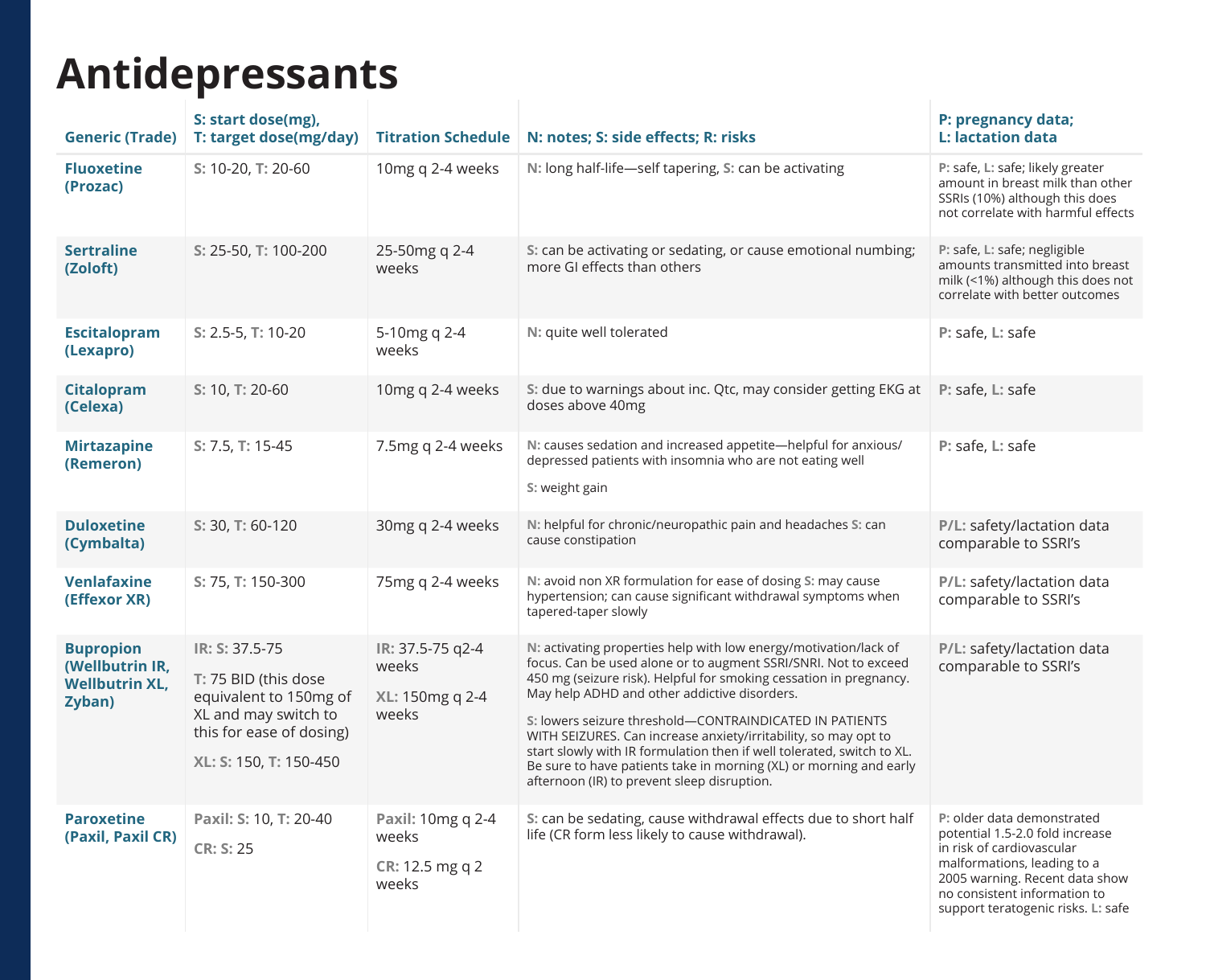#### **Mood Stabilizers:** General Safety and References

| <b>General Safety</b><br><b>Data for</b><br><b>Pregnancy</b>     | Because medications in this class have more risk associated with them and less data than other<br>medications, decisions about using them in pregnancy should be made as a team by the mother and<br>the physician. Benefits and risks should be weighed and ultimately, if a patient has historically only<br>done well on medications with higher risk of teratogenicity (i.e., Lithium), it may be reasonable to<br>continue that medication. |
|------------------------------------------------------------------|--------------------------------------------------------------------------------------------------------------------------------------------------------------------------------------------------------------------------------------------------------------------------------------------------------------------------------------------------------------------------------------------------------------------------------------------------|
| <b>General Safety</b><br><b>Data for</b><br><b>Breastfeeding</b> | This class of medications, with the exception of lamotrigine, carries significant risk when used in<br>breastfeeding. Therefore, mothers should avoid breastfeeding while on them (again, with the exception<br>of lamotrigine), or do so only with close physician monitoring (lithium).                                                                                                                                                        |
| <b>Pregnancy</b><br><b>Resources</b>                             | REPROTOX® is an information system developed by the Reproductive Toxicology Center for its<br>members.                                                                                                                                                                                                                                                                                                                                           |
|                                                                  | REPROTOX® contains summaries on the effects of medications, chemicals, infections, and physical<br>agents on pregnancy, reproduction, and development. The REPROTOX® system was developed as an<br>adjunct information source for clinicians, scientists, and government agencies. Visit reprotox.org for<br>more information.                                                                                                                   |
| <b>Lactation</b><br><b>Resources</b>                             | Hale's Medications & Mothers' Milk 2021: A Manual of Lactational Pharmacology - An Essential<br>Reference Manual on the Transmission of Medicine into Breast Milk. 19th Edition by Dr. Thomas W.<br>Hale PhD                                                                                                                                                                                                                                     |
|                                                                  | Springer Publishing Company. Drugs and Lactation Database (LactMed) [Internet]. Bethesda (MD):<br>National Library of Medicine (US); 2006-. Available from: https://www.ncbi.nlm.nih.gov/books/<br>NBK501922/                                                                                                                                                                                                                                    |
| <b>References</b>                                                | Larsen ER & Saric K. Pregnancy and bipolar disorder: the risk of recurrence when discontinuing<br>treatment with mood stabilizers: a systematic review. Acta Neuropsychiatr. 29(5): pages 259-266,<br>published 2017.                                                                                                                                                                                                                            |
|                                                                  | Poels, E. M. P., Bijma, H. H., Galbally, M., & Bergink, V. (2018). Lithium during pregnancy and after<br>delivery: a review. International Journal of Bipolar Disorders, 6(1). https://doi.org/10.1186/s40345-018-<br>0135-7                                                                                                                                                                                                                     |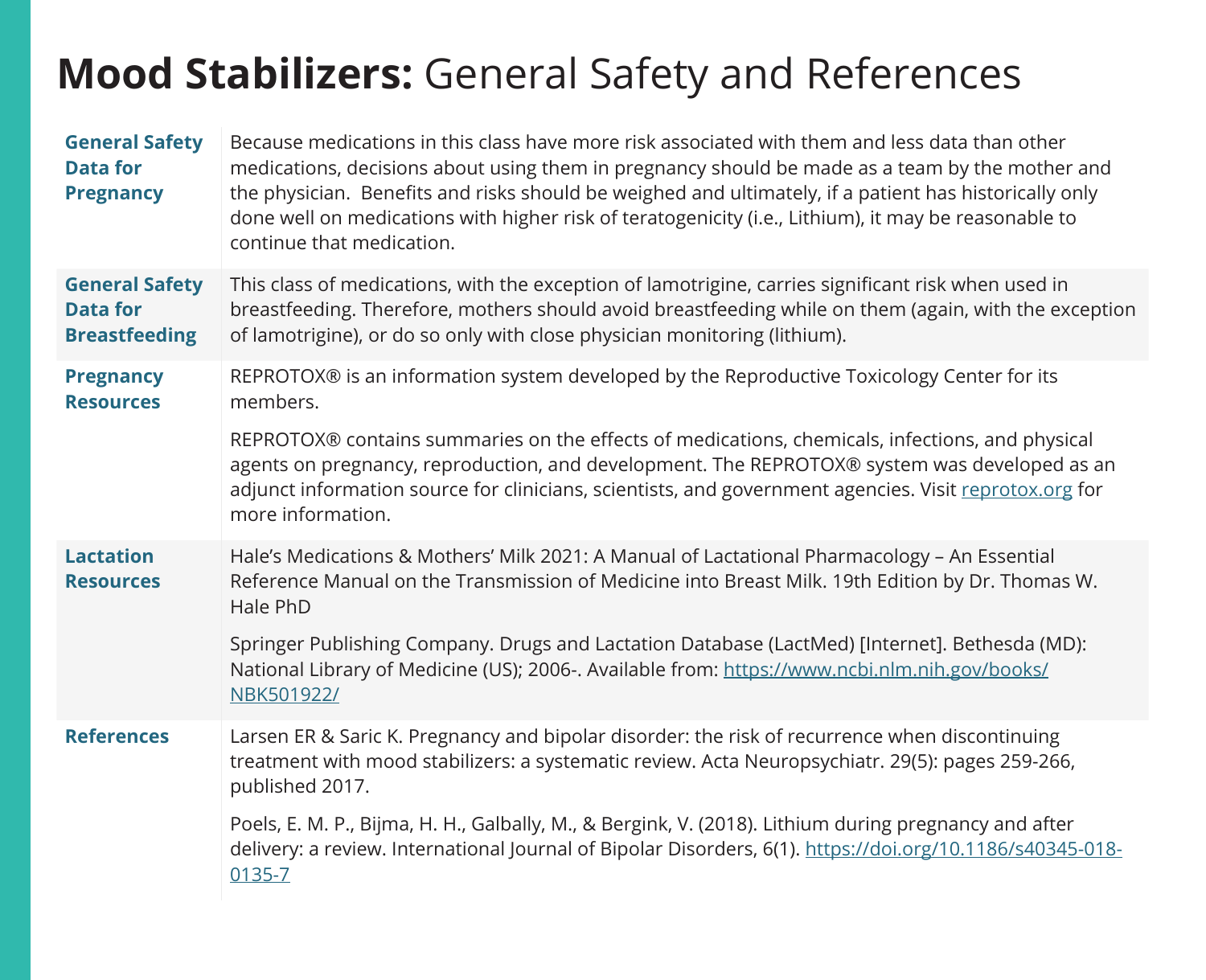#### **Mood Stabilizers**

| <b>Generic (Trade)</b>                                                                                                      | S: start dose(mg),<br>T: target dose(mg/day)                                                                                                                                                                                                            | <b>Titration Schedule</b>                                                                                                        | N: notes; S: side effects; R: risks                                                                                               | P: pregnancy data; L: lactation data                                                                                                                                                                                                                                                                                                                                                                                    |
|-----------------------------------------------------------------------------------------------------------------------------|---------------------------------------------------------------------------------------------------------------------------------------------------------------------------------------------------------------------------------------------------------|----------------------------------------------------------------------------------------------------------------------------------|-----------------------------------------------------------------------------------------------------------------------------------|-------------------------------------------------------------------------------------------------------------------------------------------------------------------------------------------------------------------------------------------------------------------------------------------------------------------------------------------------------------------------------------------------------------------------|
| <b>Lithium</b><br>(Eskalith, Lithobid)                                                                                      | $S: 150-300$<br>T: 900-1200, blood level<br>0.6-1.2 mEg/L (generally,<br>although some assert that<br>a higher target of 0.8 mEq/L<br>should be aimed for in<br>pregnancy due to increased<br>stressors/risk of postpartum<br>psychosis-see references) | 150-300mg q 3-7<br>days                                                                                                          | N: narrow therapeutic window<br>S: thyroid malfunction, toxicity with<br>NSAID's, GI upset, tremor, excessive<br>urination/thirst | P: small increase cardiac malformations (1.15 % vs 1.9%).<br>Need to carefully monitor levels during pregnancy and<br>delivery due to shifts in blood volume<br>L: high rate of excretion into breastmilk; breastfeeding<br>not recommended or if mom wants to BF, mom/<br>pediatrician need to monitor carefully baby for tox<br>effects (sedation, feeding problems, lethargy, seizures)<br>and measure blood levels. |
| <b>Valproic acid</b><br>(Depakote,<br>Depakene)<br><b>DO NOT PRESCRIBE</b><br><b>TO WOMEN OF</b><br><b>CHILDBEARING AGE</b> | S: 250-500, T: 500-1000,<br>blood level 50-120 mg/L                                                                                                                                                                                                     | 250-500mg q 3-4<br>days                                                                                                          | S: weight gain, hair loss<br>R: hepatitis, pancreatitis                                                                           | P: risk of neural tube defects 10% esp in<br>1st trimester (as well as facial and cardiac<br>abnormalities), IUGR, intellectual disability,<br>neonatal toxicity. NOT RECOMMENDED<br>L: theoretical risk of infant hepatotoxicity /<br>thromobocytopenia                                                                                                                                                                |
| Carbamazepine<br>(Tegretol)<br><b>DO NOT PRESCRIBE</b><br><b>IN PREGNANCY/</b><br><b>BREASTFEEDING</b><br><b>MOTHERS</b>    | S: 100mg, T: 300-1200                                                                                                                                                                                                                                   | 100mg q 5-7 days                                                                                                                 | S: glaucoma<br>R: Stevens-Johnson syndrome,<br>agranulocytosis                                                                    | P: risk of defects 6% (neural tube, craniofacial),<br>risk fetal vitamin K deficiency/bleeding, IUGR,<br>neonatal toxicity. NOT RECOMMENDED<br>L: high levels in breastmilk-need to monitor<br>baby's bloodwork                                                                                                                                                                                                         |
| Lamotrigine<br>(Lamictal)                                                                                                   | S: 25, T: 200-400                                                                                                                                                                                                                                       | 25mg/day x 2wks,<br>then 50mg/day<br>x 2 weeks, then<br>100mg/day; may<br>increase in 100mg<br>increments q2<br>weeks after this | N: regarded as first choice for<br>mood stabilization, esp. for bipolar<br>depression in pregnancy<br>R: Stevens-Johnson syndrome | P: no increased risk of malformation, some risk for<br>neonatal toxicity (rare),<br>L: generally safe; infant levels are 30% of mom's dose;<br>theoretical risk of SJS but no cases reported. Baby should<br>be monitored for apnea, rash, drowsiness or poor<br>sucking in which case toxicity should be considered (rare)                                                                                             |
| <b>Topiramate</b><br>(Topamax)                                                                                              | S: 25-50, T: 50-400                                                                                                                                                                                                                                     | 25-50mg q 3-7 days                                                                                                               | S: sedating<br>R: increased ammonia, metabolic<br>acidosis, glaucoma, kidney stones                                               | P: some reports of increased risk of cleft palate, low birth<br>weight. Avoid.<br>L: small case series showed no adverse effects: avoid if<br>possible                                                                                                                                                                                                                                                                  |
| <b>Oxcarbamazepine</b><br>(Trileptal)                                                                                       | S: 300, T: 300-2100                                                                                                                                                                                                                                     | 300mg g 3-7 days                                                                                                                 | R: Stevens-Johnson syndrome                                                                                                       | P/L: data are limited but suggest similar risk to that of<br>carbamazepine, so recommend avoiding in pregnancy<br>and breastfeeding                                                                                                                                                                                                                                                                                     |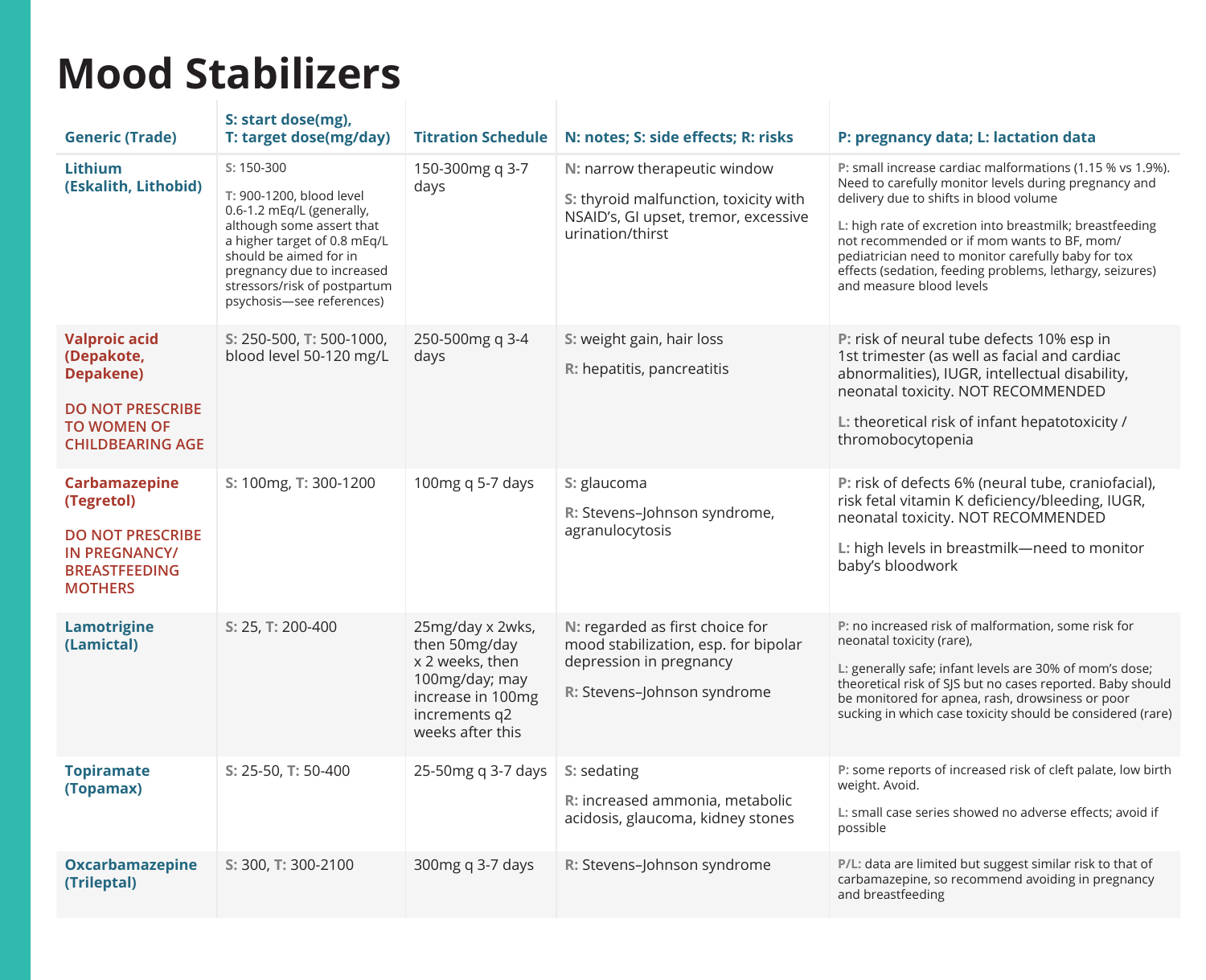### **Antipsychotics/Neuroleptics:** General Safety

| <b>General Safety</b><br><b>Data for</b><br><b>Pregnancy</b>     | Antipsychotics have been shown to confer no increased risk of congenital malformations to babies<br>exposed to them in utero, with the exception of risperidone, which seemed to confer some increased<br>risk of overall and cardiac malformations. Less data is available on the effect of these medications on<br>potential pregnancy complications. |
|------------------------------------------------------------------|---------------------------------------------------------------------------------------------------------------------------------------------------------------------------------------------------------------------------------------------------------------------------------------------------------------------------------------------------------|
| <b>General Safety</b><br><b>Data for</b><br><b>Breastfeeding</b> | Data are generally reassuring. Due to inverse relationship between dopamine and prolactin, some of<br>these medications may cause increased breast milk production/galactorrhea.<br>Please also see references before including Reprotox, Hale's book, and LactMed.                                                                                     |
| <b>References</b>                                                | (RR 1.26) (Huybrechts KF, Hernández-Díaz S, Patorno E, et al. Antipsychotic Use in Pregnancy and the<br>Risk for Congenital Malformations. JAMA Psychiatry. 2016;73(9):938-946).                                                                                                                                                                        |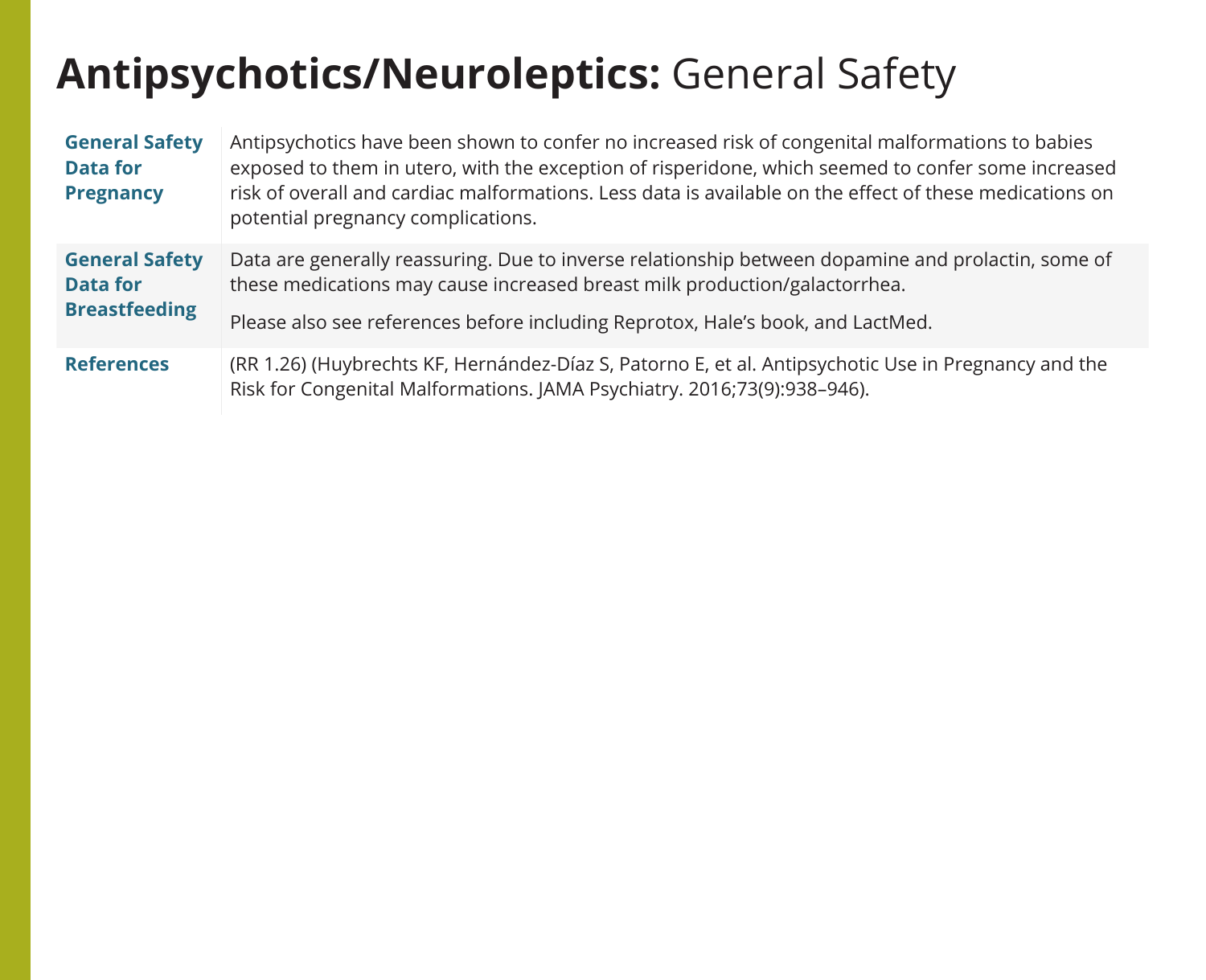### **Antipsychotics/Neuroleptics**

| <b>Generic (Trade)</b>            | S: start dose(mg),<br>T: target dose(mg/day) | <b>Titration Schedule</b> | N: notes; S: side effects; R: risks                                                                                                                                                                           | P: pregnancy data; L: lactation data                                                                                                                                            |
|-----------------------------------|----------------------------------------------|---------------------------|---------------------------------------------------------------------------------------------------------------------------------------------------------------------------------------------------------------|---------------------------------------------------------------------------------------------------------------------------------------------------------------------------------|
| <b>Risperidone</b><br>(Risperdal) | $S: 0.5-1, T: 1-6$                           | 0.5-1mg q 3-5 days        | S: 1prolactin, 1metabolic risk                                                                                                                                                                                | P: may have slightly higher risk for cardiac<br>malformations (see general safety data)<br>L: second line-limited data and higher<br>excretion compared to other antipsychotics |
| <b>Aripiprazole</b><br>(Abilify)  | $S: 1, T: 2-15$                              | 1-5 $mgq$ 3-5 days        | S: akathisia, weight gain                                                                                                                                                                                     | P: safe<br>L: limited data but reassuring so far; may have<br>variable effects on breast milk production                                                                        |
| <b>Ziprasidone</b><br>(Geodon)    | S: 20 QD, T: 20 BID - 60<br><b>BID</b>       | 20mg BID q 3-5<br>days    | N: relatively weight neutral. Must<br>take with 500 calorie meal for<br>absorption<br>S: ↑Qtc                                                                                                                 | P: no controlled human data so far<br>L: very limited data                                                                                                                      |
| <b>Quetiapine</b><br>(Seroquel)   | S: 12.5-25, T: 12.5-300                      | 12.5-50mg q 3-5<br>days   | N: may use in small doses as PRN<br>for anxiety (ie 12.5mg TID PRN),<br>moderate doses for sleep aid<br>(25-50mg), higher doses for mood<br>stabilization (100-300mg),<br>S: sedation, weight gain, dry mouth | $P:$ safe<br>L: safe; very good data                                                                                                                                            |
| <b>Olanzapine</b><br>(Zyprexa)    | S: 2.5, T: 2.5-10                            | 2.5-5mg q 3-5 days        | S: ↑ metabolic risk, sedation                                                                                                                                                                                 | $P:$ safe<br>$L:$ safe                                                                                                                                                          |
| <b>Paliperidone</b><br>(Invega)   | S: 1, T: 3-9                                 | 1-2 $mgq$ 3-5 days        | N: active metabolite of risperidone<br>S: ↑prolactin                                                                                                                                                          | P: limited data but reassuring so far<br>L: limited data                                                                                                                        |
| <b>Lurasidone</b><br>(Latuda)     | S: 20, T: 40-120                             | 20mg q 3-5 days           | N: must be taken with at least 350cal<br>meal. Relatively weight neutral<br>S: some sedation                                                                                                                  | P: somewhat limited data, but reassuring so far<br>L: appears to have very low excretion into<br>breastmilk but data are limited                                                |
| <b>Brexpiprazole</b><br>(Rexulti) |                                              |                           |                                                                                                                                                                                                               | NEWER AGENT WITH LIMITED DATA IN<br>PREGNANCY AND LACTATION-AVOID IF<br><b>POSSIBLE</b>                                                                                         |
| <b>Cariprazine</b><br>(Vraylar)   |                                              |                           |                                                                                                                                                                                                               | NEWER AGENT WITH LIMITED DATA IN<br>PREGNANCY AND LACTATION-AVOID IF<br><b>POSSIBLE</b>                                                                                         |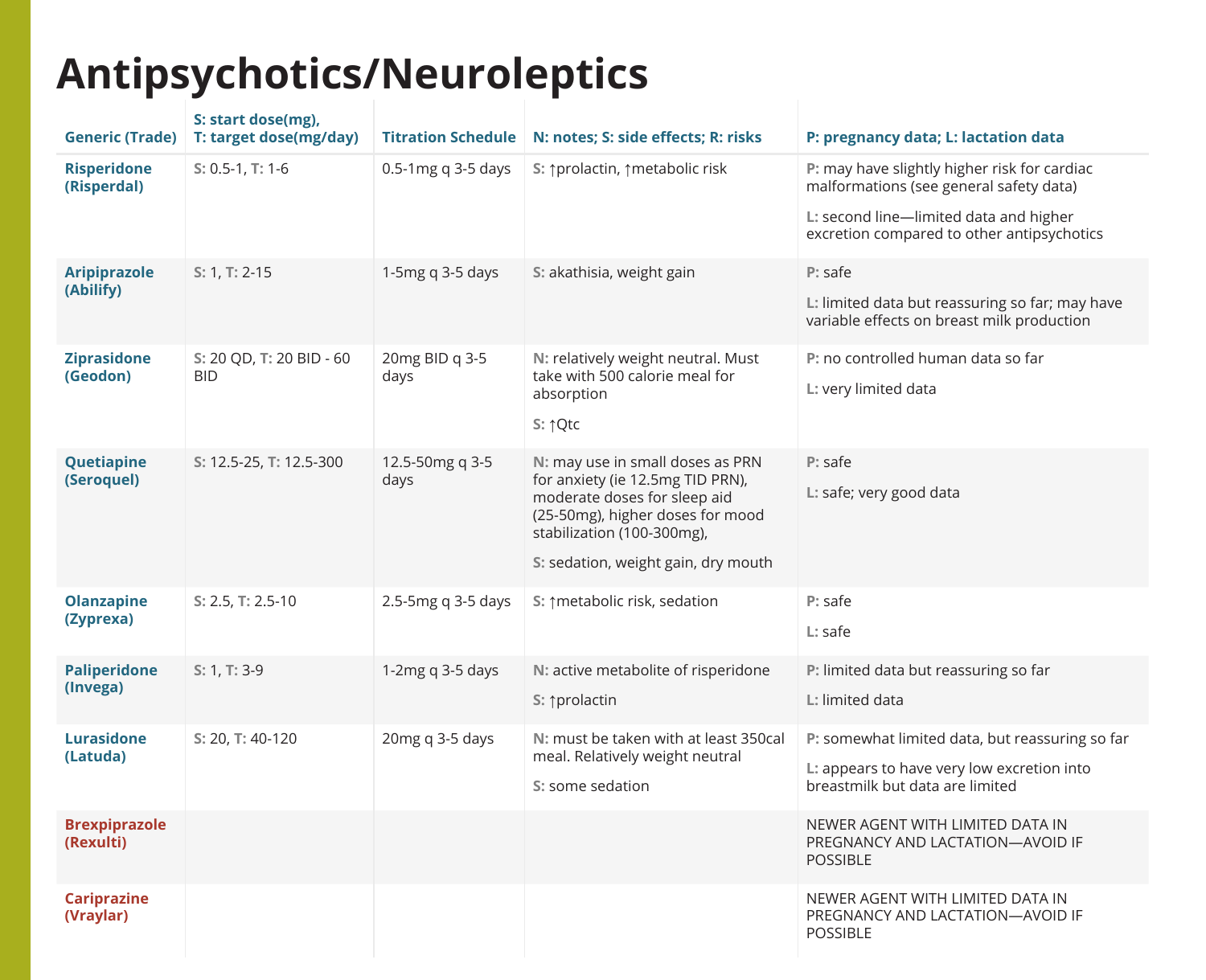## **Anxiolytics and Sleep Aids**

| <b>Generic (Trade)</b>                     | S: start dose(mg).<br>T: target dose(mg/<br>day) | <b>Frequency</b>                                                | N: notes; S: side effects; R: risks                                                                                                                                                                                                                                                                                                                                                               | P: pregnancy data; L: lactation data                                                                                                                                                                                                                                                                          |
|--------------------------------------------|--------------------------------------------------|-----------------------------------------------------------------|---------------------------------------------------------------------------------------------------------------------------------------------------------------------------------------------------------------------------------------------------------------------------------------------------------------------------------------------------------------------------------------------------|---------------------------------------------------------------------------------------------------------------------------------------------------------------------------------------------------------------------------------------------------------------------------------------------------------------|
| Alprazolam<br>(Xanax)<br><b>DO NOT USE</b> | S: 0.25-0.5, M: 1 TID                            |                                                                 | N: prefer not to use this short acting<br>medication due to increased risk<br>of rebound anxiety and tolerance/<br>addiction                                                                                                                                                                                                                                                                      | P: avoid combining with antidepressants in<br>first TM to prevent risk malformation (see<br>references). Use low dose in late pregnancy or<br>BF. (Risk with high doses near time of delivery-<br>floppy baby syndrome and infant sedation.)<br>L: okay in small doses, in high doses risk infant<br>sedation |
| Lorazepam<br>(Ativan)                      | S: 0.25-0.5, M: 1 TID                            | May take up to<br>3x/day; prefer<br>standing dosing<br>over PRN | N: highly effective short term<br>medication, especially upon<br>initiation of SSRI for anxiety and for<br>rumination. Not recommended for<br>patients with a history of substance<br>abuse due to addictive potential.                                                                                                                                                                           | same as above                                                                                                                                                                                                                                                                                                 |
| Clonazepam<br>(Klonopin)                   | S: 0.25-0.5, M: 1 TID                            | May take up to<br>3x/day; prefer<br>standing dosing<br>over PRN | N: longer acting than Ativan-<br>may provide better coverage<br>for consistently highly anxious<br>patients. Highly effective short term<br>medication, especially upon initiation<br>of SSRI and for anxiety and for<br>rumination. Not recommended for<br>patients with a history of substance<br>abuse due to addictive potential.<br>S: may be more sedating than<br>alprazolam and lorazepam | same as above                                                                                                                                                                                                                                                                                                 |
| <b>Zolpidem</b><br>(Ambien, Ambien<br>CR)  | Ambien: S: 5, M: 10<br>CR: S: 6.25, M: 12.5      | <b>Bedtime</b>                                                  | N: good option for patient with<br>history of substance abuse; S:<br>sedation                                                                                                                                                                                                                                                                                                                     | P: limited data, but so far no evidence for<br>increased risk of malformation<br>L: limited data; consider alternatives                                                                                                                                                                                       |
| Gabapentin<br>(Neurontin)                  | S: 100, M: 900 TID                               | May take up to 3x/<br>day, PRN                                  | N: good option for patient with<br>history of substance abuse; S:<br>sedation                                                                                                                                                                                                                                                                                                                     | P: limited data<br>L: limited data but reassuring so far                                                                                                                                                                                                                                                      |
| <b>Trazodone</b><br>(Desyrel)              | S: 25, M: 150-200                                | At bedtime PRN                                                  | S: few with exception of potential<br>grogginess; no addictive potential                                                                                                                                                                                                                                                                                                                          | P: safe (similar profile to SSRI's)<br>L: safe (similar profile to SSRI's)                                                                                                                                                                                                                                    |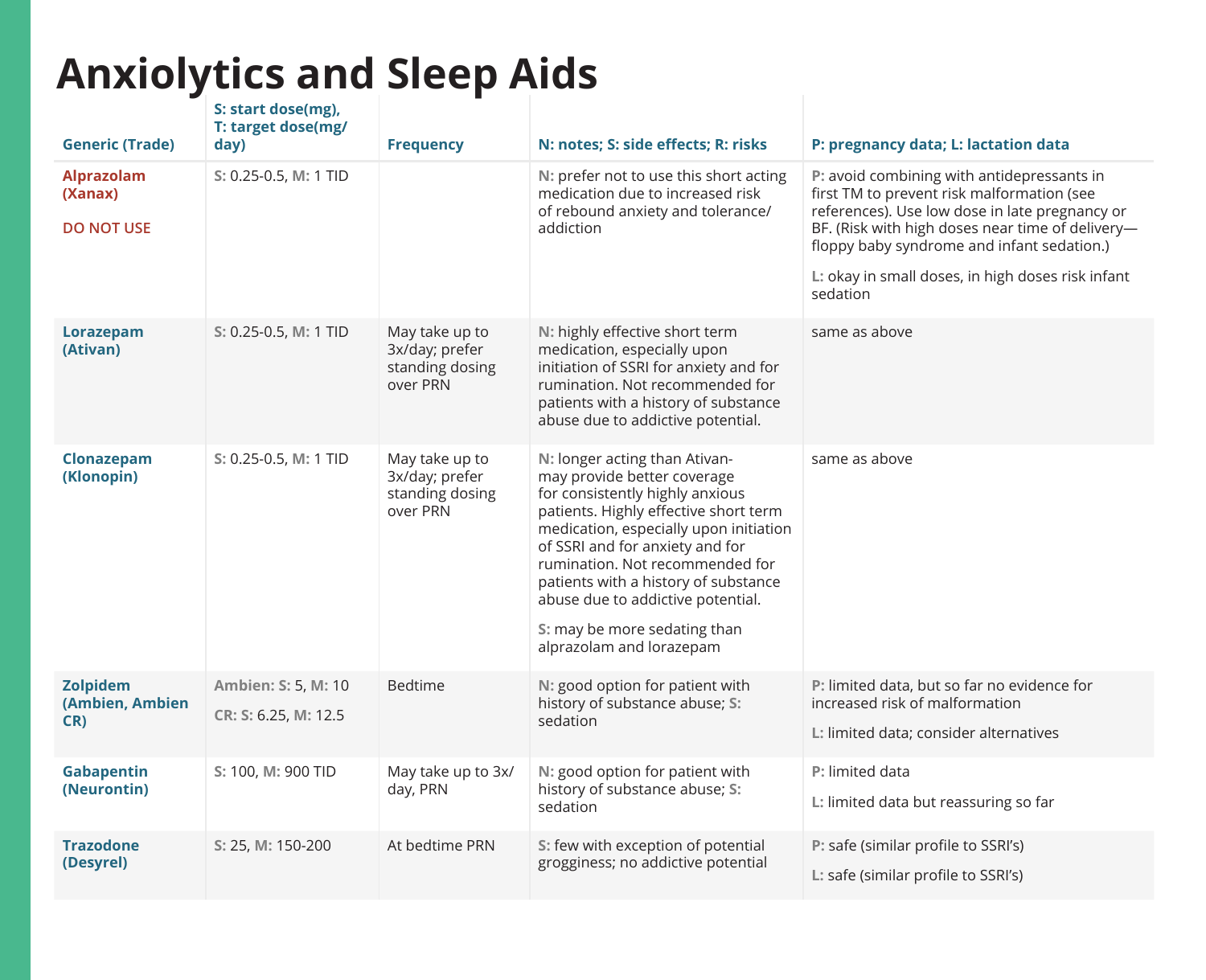## **Anxiolytics and Sleep Aids**

| <b>Generic (Trade)</b>               | S: start dose(mg);<br>M: max dose(mg)                                                                                                                                                                                                                                                                                                                                                                                                                                                                                                                                                                                                                                                                                                                                                                   | <b>Frequency</b>                         | N: notes; S: side effects; R: risks                                                                                                                                        | P: pregnancy data; L: lactation data                                                       |  |
|--------------------------------------|---------------------------------------------------------------------------------------------------------------------------------------------------------------------------------------------------------------------------------------------------------------------------------------------------------------------------------------------------------------------------------------------------------------------------------------------------------------------------------------------------------------------------------------------------------------------------------------------------------------------------------------------------------------------------------------------------------------------------------------------------------------------------------------------------------|------------------------------------------|----------------------------------------------------------------------------------------------------------------------------------------------------------------------------|--------------------------------------------------------------------------------------------|--|
| <b>Diphenhydramine</b><br>(Benadryl) | S: 25, M: 50                                                                                                                                                                                                                                                                                                                                                                                                                                                                                                                                                                                                                                                                                                                                                                                            | At bedtime PRN                           | S: sedation/grogginess; no addictive<br>potential                                                                                                                          | P: safe<br>L: can interfere with lactation, generally safe in<br>occasional small doses    |  |
| <b>Doxylamine</b><br>(Unisom)        | S: 25, M: 25                                                                                                                                                                                                                                                                                                                                                                                                                                                                                                                                                                                                                                                                                                                                                                                            | At bedtime PRN                           | S: sedation/grogginess; no addictive<br>potential                                                                                                                          | P: safe<br>L: can interfere with lactation, generally safe in<br>occasional small doses    |  |
| <b>Hydroxyzine</b><br>(Atarax)       | S: 10-25 M: 50                                                                                                                                                                                                                                                                                                                                                                                                                                                                                                                                                                                                                                                                                                                                                                                          | At bedtime PRN or<br>TID PRN for anxiety | N: similar properties to<br>diphenhydramine. No addictive<br>potential so good option for anxious<br>patient with history of substance<br>abuse;<br>S: sedation, dry mouth | P: limited data,<br>L: may cause infant drowsiness, may decrease<br>breast milk production |  |
| <b>Melatonin</b>                     | $S: 1-3, M: 5$                                                                                                                                                                                                                                                                                                                                                                                                                                                                                                                                                                                                                                                                                                                                                                                          | At bedtime (or a<br>little before), PRN  | S: potential grogginess                                                                                                                                                    | P: limited data but reassuring so far<br>L: limited data but reassuring so far             |  |
| Quetiapine<br>(Seroquel)             | S: 12.5, M: 50 TID                                                                                                                                                                                                                                                                                                                                                                                                                                                                                                                                                                                                                                                                                                                                                                                      | May take up to 3x/<br>day, PRN           | N: no addictive potential, good<br>option for patient with history of<br>substance abuse;<br>S: sedation, weight gain                                                      | P: safe<br>L: safe; very good data                                                         |  |
| General<br><b>information</b>        | Anti-anxiety medication taken on an as needed basis can play an important role in perinatal psychiatry due to the severity and acuity of<br>anxiety that can be experienced during the perinatal period. Because most all anxiolytic medications can have a side effect of sedation,<br>counsel patients to take first doses when someone else is present, if possible. Patients should not sleep in bed with their baby when<br>taking these medications. Let patients know that you plan to eventually taper off of this medication. Preferentially prescribe long-acting<br>anxiolytics as standing dose (over as needed delivery).<br>Sleeping medications can be quite useful in the perinatal period given the frequent complaint of insomnia. Many women are                                     |                                          |                                                                                                                                                                            |                                                                                            |  |
|                                      | understandably worried about taking these medications for fear of not waking up when the baby wakes in the night. For this reason we<br>reassure patients that we are starting at the lowest doses and suggest that they try these medications when someone else is present<br>who could wake up with the baby if needed. Patients should not sleep in bed with their baby when taking these medications.<br>Many of these medications are quite safe in breastfeeding, although any baby whose mother is taking an anxiolytic or sedating<br>medications should be monitored for drowsiness. Additionally, counsel patients that medications with antihistamine properties<br>(diphenhydramine, doxylamine, hydroxyzine) may decrease breast milk production. Also see Reprotox, Hale's book, LactMed. |                                          |                                                                                                                                                                            |                                                                                            |  |
| <b>References</b>                    | Grigoriadis, S., Graves, L., Peer, M., Mamisashvili, L., Dennis, C. L., Vigod, S. N., Steiner, M., Brown, C., Cheung, A., Dawson, H., Rector, N., Guenette, M., & Richter,<br>M. (2019). Benzodiazepine Use During Pregnancy Alone or in Combination With an Antidepressant and Congenital Malformations. The Journal of Clinical<br>Psychiatry, 80(4). https://doi.org/10.4088/jcp.18r12412                                                                                                                                                                                                                                                                                                                                                                                                            |                                          |                                                                                                                                                                            |                                                                                            |  |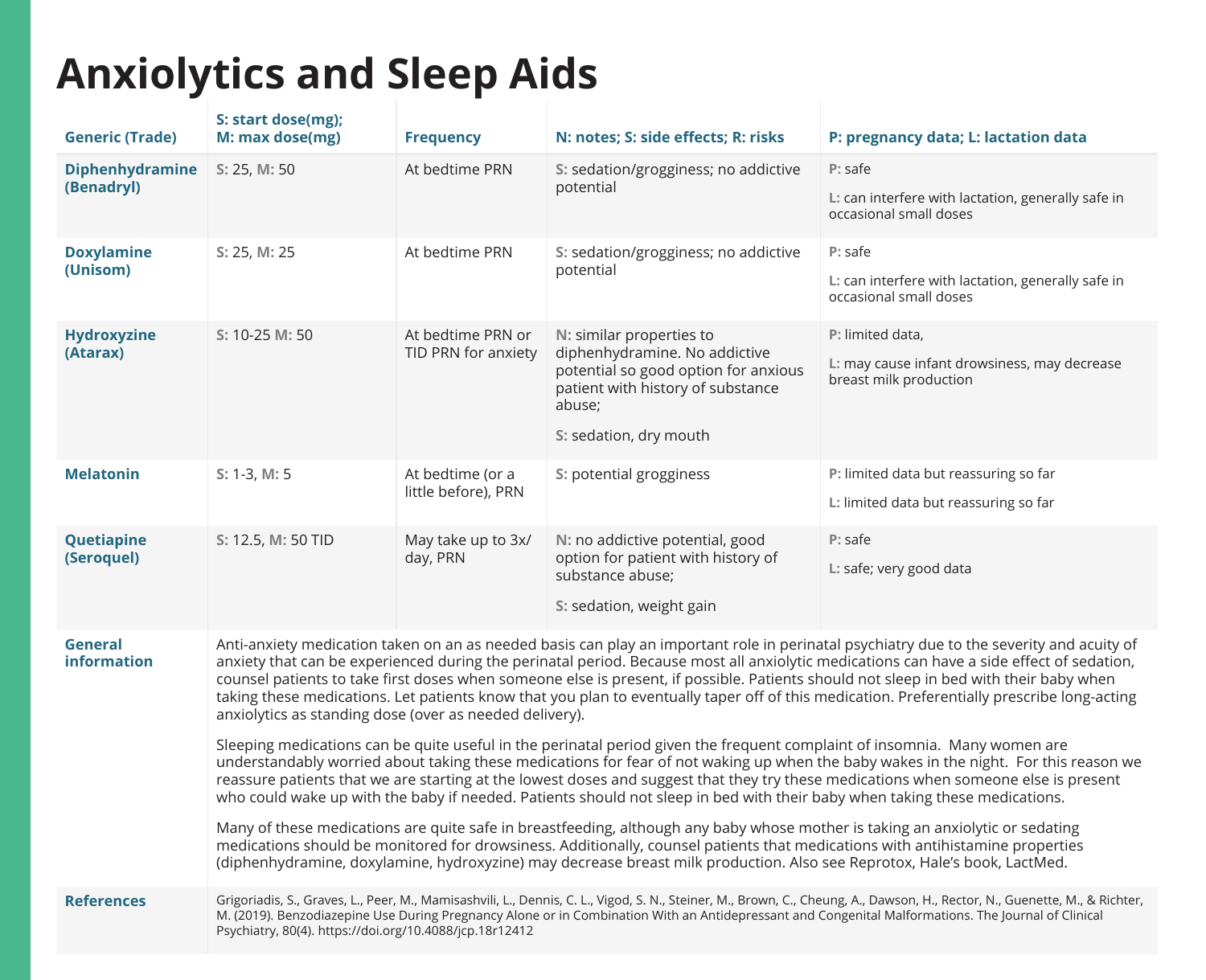#### **Stimulants for Management of ADHD**

#### **General Safety Data for Pregnancy and Breastfeeding**

Data regarding use of stimulants for the treatment of ADHD in pregnancy include:

- no significant concerns for teratogenicity
- questionable risk of miscarriage
- increased risk of prematurity
- some increased risk of adverse placental outcomes (preeclampsia, abruption)
- some increased risk of gestational hypertension
- some increased risk of NICU admission and CNS disorders (seizure, NOS), etc
- data are lacking on long term neurodevelopmental effects

Data regarding use of stimulants for the treatment of ADHD in pregnancy include:

- no significant concerns for teratogenicity
- questionable risk of miscarriage
- increased risk of prematurity
- some increased risk of adverse placental outcomes (preeclampsia, abruption)
- some increased risk of gestational hypertension
- some increased risk of NICU admission and CNS disorders (seizure, NOS), etc
- data are lacking on long term neurodevelopmental effects

#### General considerations

- Aim for discontinuation in pregnancy if patient able to function without it. If not, aim for lowest dose needed
- Consider decreasing by small increments weekly when trying to taper down/off
- Long acting formulations have less potential to be abused
- Higher doses may increase risk for psychosis, especially with the amphetamine class
- Let patients know that long acting formulations should not be crushed, cut or chewed

The decision about whether to prescribe stimulants during the perinatal period should be made jointly with the patient after sharing information about the risks and benefits. For a good review article and demonstration of shared decision making, please reference this article:

• Baker, A. S., & Freeman, M. P. (2018). Management of Attention Deficit Hyperactivity Disorder During Pregnancy. Obstetrics and Gynecology Clinics of North America, 45(3), 495–509. https://doi.org/10.1016/j. ogc.2018.04.010

You may also reference the section in the [MC3 Perinatal Provider Toolkit](https://mc3.depressioncenter.org/perinatal-provider-toolkit/) entitled "[Management of ADHD in the](https://mc3.depressioncenter.org/wp-content/uploads/2022/03/management-of-adhd-in-the-perinatal-period.pdf)  [Perinatal Period](https://mc3.depressioncenter.org/wp-content/uploads/2022/03/management-of-adhd-in-the-perinatal-period.pdf)."